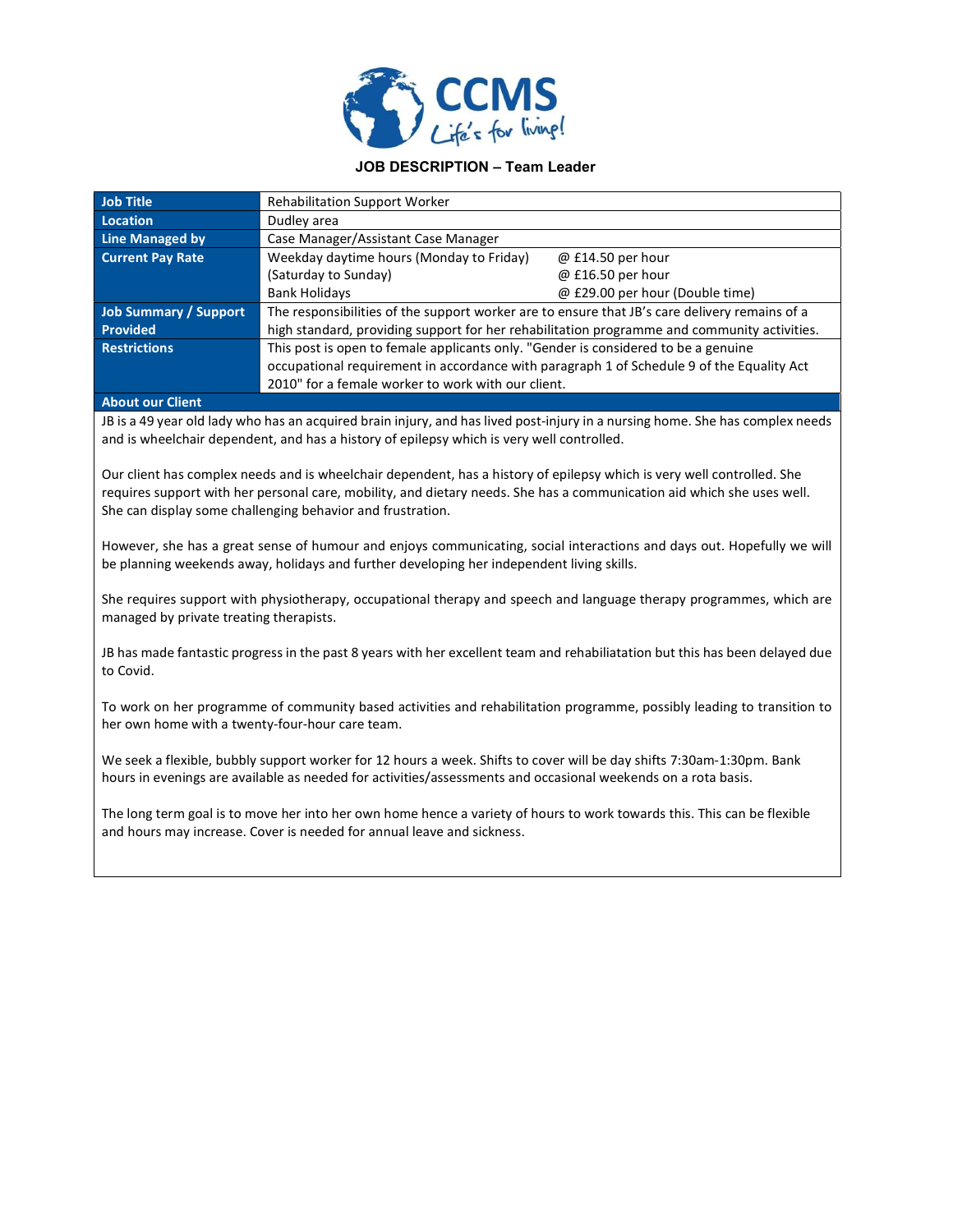## Key Roles and Responsibilities of the Position

## Responsibilities of the support worker include:

- **Maintain and model high standards of care for JB.**
- In conjunction with the Case Manager, ensure that all care records are kept accurately and up to date, in accordance with CQC regulations.
- To provide physiotherapy exercises and positioning as recommended by professionals once training is completed.
- Attend gym sessions with the client.
- Carry out any tasks as required for the smooth running of the team.
- Ensure that JB's weekly routine of therapy is continued.
- Attend regular supervision sessions with the case manager.
- Support the case manager with undertaking assessments towards the client possibly transitioning to her own home.
- **Participate in handovers with the care home and attend care reviews.**
- Be responsible for petty cash.
- Attend Training -manadatory and bespoke training. Ensure that JB programme of activities is expanded and maintained.
- To monitor JB physical and mental health, and ensure that concerns are reported to senior staff on duty to seek appropriate medical intervention.
- Be the point of contact for JB's family.
- Ensure correct and timely maintenance of private equipment and aids.
- Arrange and attend JB appointments with her.
- Alert the Case Manager regarding any significant events or changes.
- To use initiative in situations that are unable to be predicted and may not be set out in a job description.
- To undertake any other activity commensurate with the client's needs as directed by the case manager.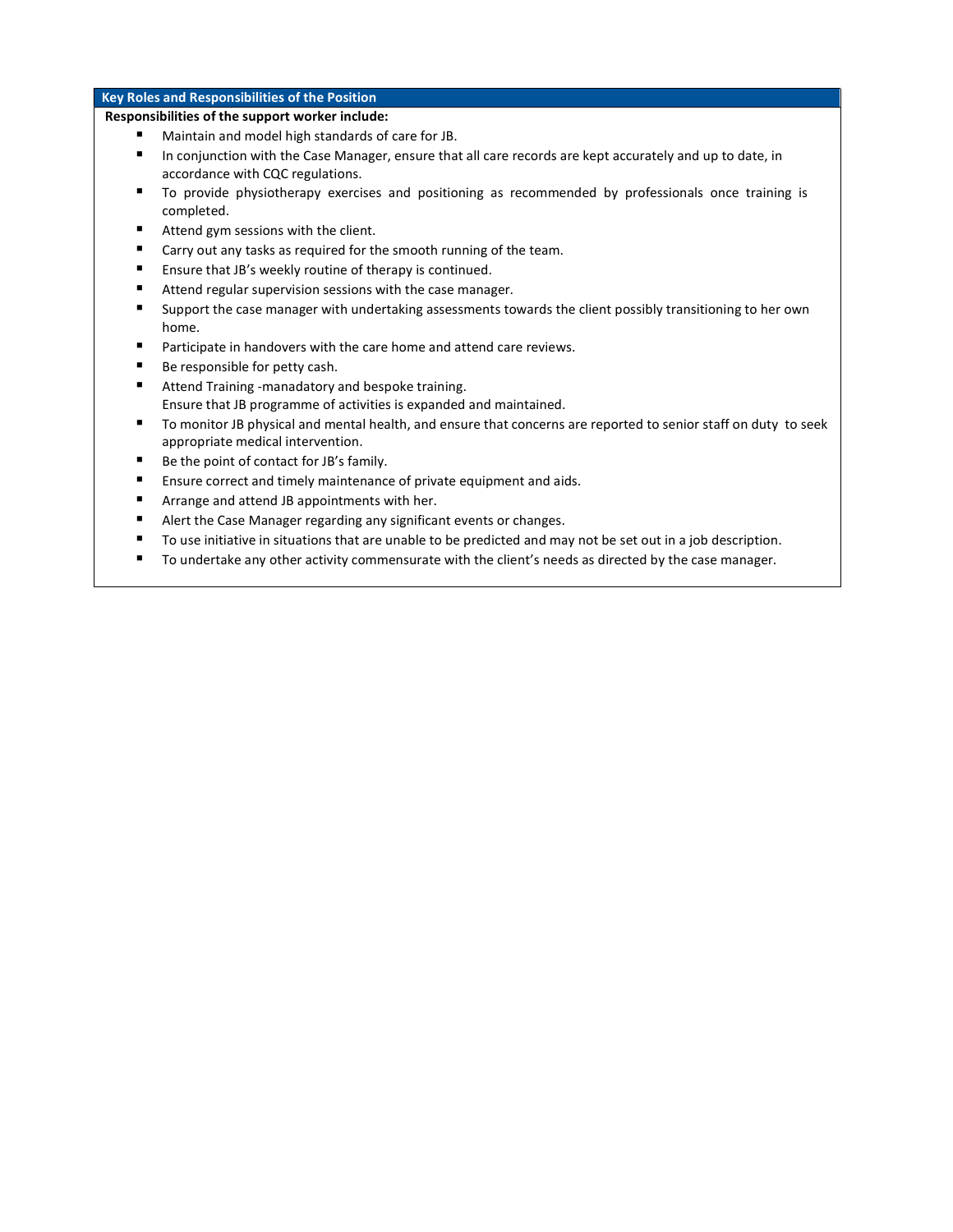| <b>Personal Specification</b> |                                                                                                                  | <b>Essential</b> | <b>Desirable</b> |
|-------------------------------|------------------------------------------------------------------------------------------------------------------|------------------|------------------|
| <b>Experience</b>             | Experience of working with adults with brain injury, physical disability<br>and complex health needs.            | х                |                  |
|                               | At least 2 years' experience of team working                                                                     | Χ                |                  |
|                               | Experience of working with therapists.                                                                           | X                |                  |
|                               | Experience of working in senior role within the care sector.                                                     | x                |                  |
|                               | Experience of supervising other staff members                                                                    | x                |                  |
|                               | Experience of challenging situations and / or complex family<br>dynamics.                                        | x                |                  |
|                               | Experience of writing and / or involved in writing support plans,<br>policies, protocols, risk management plans. |                  | х                |
| <b>Knowledge</b>              | <b>Education to GCSE standard</b>                                                                                | х                |                  |
|                               | Nursing, social care, rehabilitation or therapy qualifications.                                                  |                  | х                |
|                               | Knowledge and understanding of risks and risk management.                                                        | X                |                  |
|                               | Knowledge of confidentiality, privacy and boundaries.                                                            | X                |                  |
|                               | Knowledge of mental capacity, best interests, advocacy and                                                       | X                |                  |
|                               | empowerment.                                                                                                     |                  |                  |
| <b>Skills</b>                 | Car driver with a full licence.                                                                                  | x                |                  |
|                               | Confidence to drive a larger vehicle.                                                                            | x                |                  |
|                               | Good numeracy and literacy skills.                                                                               | x                |                  |
|                               | Competent in basic computer skills such as use of email.                                                         | x                |                  |
|                               | Effective communication skills to include written, verbal, non-verbal<br>and listening.                          | x                |                  |
|                               | Be able to adapt communication style to meet the needs of the<br>individual.                                     | x                |                  |
|                               | Ability to:                                                                                                      |                  |                  |
|                               | Follow the support plan.                                                                                         | х                |                  |
|                               | Follow instructions.                                                                                             | x                |                  |
|                               | Implement instructions from Case Manager / therapists, and<br>cascade information to all the team.               | х                |                  |
|                               | Work as part of a team.                                                                                          | х                |                  |
|                               | Prioritise within set tasks, and adapt according to Greg's<br>presentation on the day.                           | X                |                  |
|                               | Apply feedback to improve work performance.                                                                      | х                |                  |
|                               | Problem-solve and be able to make decisions.                                                                     | х                |                  |
|                               |                                                                                                                  |                  |                  |
|                               | Motivate self and others.                                                                                        | х                |                  |
|                               | Be able to give others instructions.                                                                             |                  |                  |
|                               | Recognise when to seek guidance and help.                                                                        | х                |                  |
|                               | Use initiative.                                                                                                  | X                |                  |
|                               | To be calm and confident, particularly in stressful situations.                                                  | х                |                  |
|                               | To keep detailed and accurate records.                                                                           | X                |                  |
|                               | Be flexible in approach.                                                                                         | X                |                  |
| <b>Personal Attributes</b>    | Mature in attitude, confident and assertive.                                                                     | Χ                |                  |
|                               | Reliable.                                                                                                        | X                |                  |
|                               | Good time management.                                                                                            | X                |                  |
|                               | Approachable.                                                                                                    | X                |                  |
|                               | A positive role model.                                                                                           | X                |                  |
|                               | Patience and sensitivity.                                                                                        | X                |                  |
|                               | Good sense of humour and willingness to 'muck in'.                                                               | X                |                  |
|                               | Enthusiasm.                                                                                                      | x                |                  |
|                               | Organised.                                                                                                       | x                |                  |
|                               | Resourceful.                                                                                                     | X                |                  |
|                               | Be honest and trustworthy.                                                                                       | X                |                  |
|                               | Be committed to training and development.                                                                        | X                |                  |